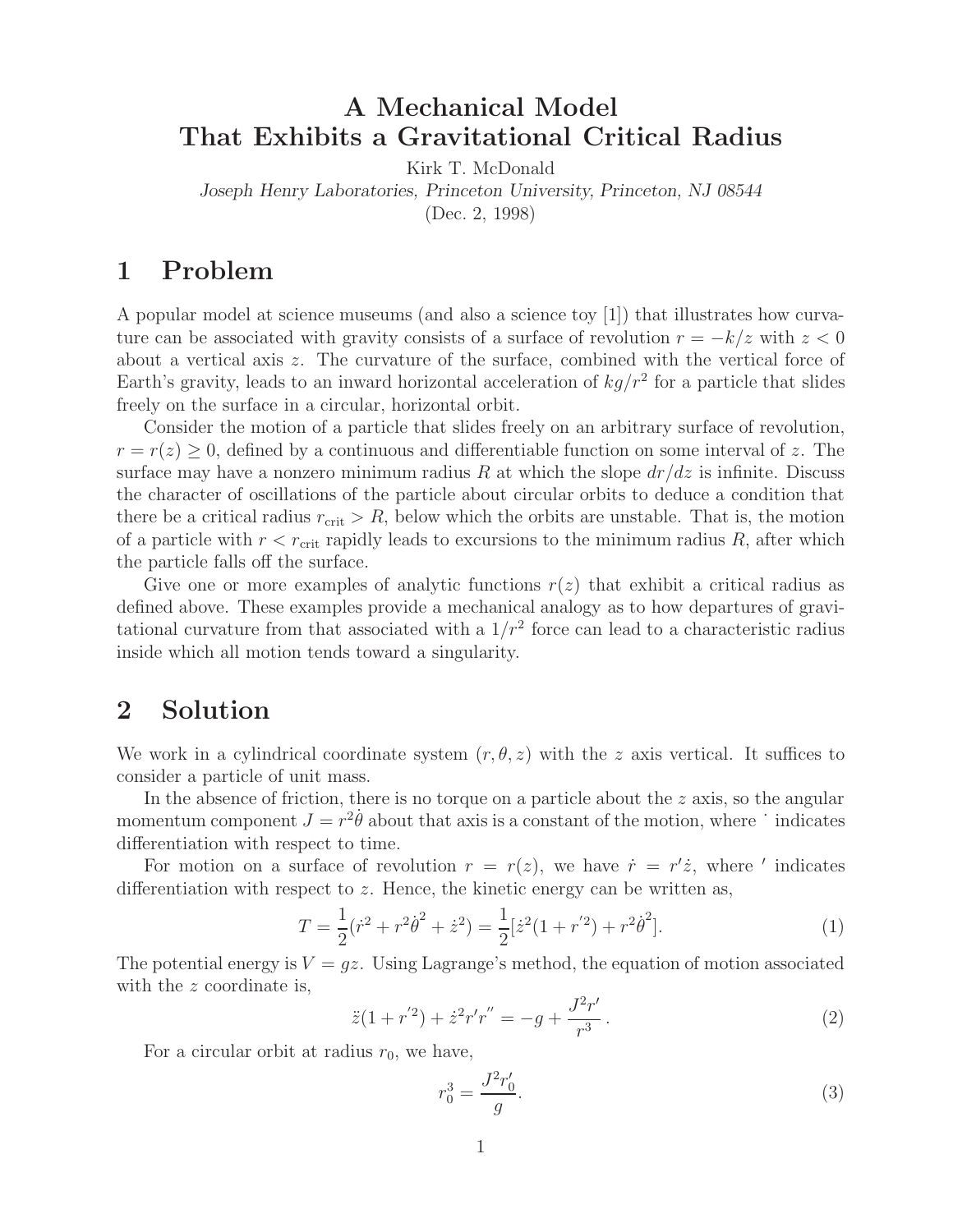We write  $\dot{\theta}_0 = \Omega$ , so that  $J = r_0^2 \Omega$ .

For a perturbation about this orbit of the form,

$$
z = z_0 + \epsilon \sin \omega t, \tag{4}
$$

we have, to order  $\epsilon$ ,

$$
r(z) \approx r(z_0) + r'(z_0)(z - z_0)
$$
  
=  $r_0 + \epsilon r'_0 \sin \omega t,$  (5)

$$
r' \approx r'_0 + \epsilon r''_0 \sin \omega t, \tag{6}
$$

$$
\frac{1}{r^3} \approx \frac{1}{r_0^3} \left( 1 - 3\epsilon \sin \omega t \frac{r_0'}{r_0} \right). \tag{7}
$$

Inserting (4-7) into (2) and keeping terms only to order  $\epsilon$ , we obtain,

$$
-\epsilon \omega^2 \sin \omega t (1 + r_0^{'2}) \approx -g + \frac{J^2}{r_0^3} \left( r_0' - 3\epsilon \sin \omega t \frac{r_0^{'2}}{r_0} + \epsilon \sin \omega t \, r_0'' \right). \tag{8}
$$

From the zeroeth-order terms we recover  $(3)$ , and from the order- $\epsilon$  terms we find that,

$$
\omega^2 = \Omega^2 \frac{3r_0^{'2} - r_0r_0^{''}}{1 + r_0^{'2}}.\tag{9}
$$

The orbit is unstable when  $\omega^2 < 0$ , *i.e.*, when,

$$
r_0r_0'' > 3r_0'^2. \tag{10}
$$

This condition has the interesting geometrical interpretation (noted by a referee) that the orbit is unstable wherever,

$$
(1/r^2)'' < 0,\t(11)
$$

*i.e.*, where the function  $1/r^2$  is concave inwards.

For example, if  $r = -k/z$ , then  $1/r^2 = z^2/k^2$  is concave outwards,  $\omega^2 = J^2/(k^2 + r_0^4)$ , and there is no regime of instability.

We give three examples of surfaces of revolution that satisfy condition (11).

First, the hyperboloid of revolution defined by,

$$
r^2 - z^2 = R^2,\t\t(12)
$$

where R is a constant. Here,  $r'_0 = z_0/r_0$ ,  $r''_0 = R^2/r_0^3$ , and,

$$
\omega^2 = \Omega^2 \frac{3z_0^2 - R^2}{2z_0^2 + R^2} = \Omega^2 \frac{3r_0^2 - 4R^2}{2r_0^2 - R^2}.
$$
\n(13)

The orbits are unstable for,

$$
z_0 < \sqrt{3}R,\tag{14}
$$

or equivalently, for,

$$
r_0 < \frac{2\sqrt{3}}{3}R = 1.1547R \equiv r_{\text{crit}}.\tag{15}
$$